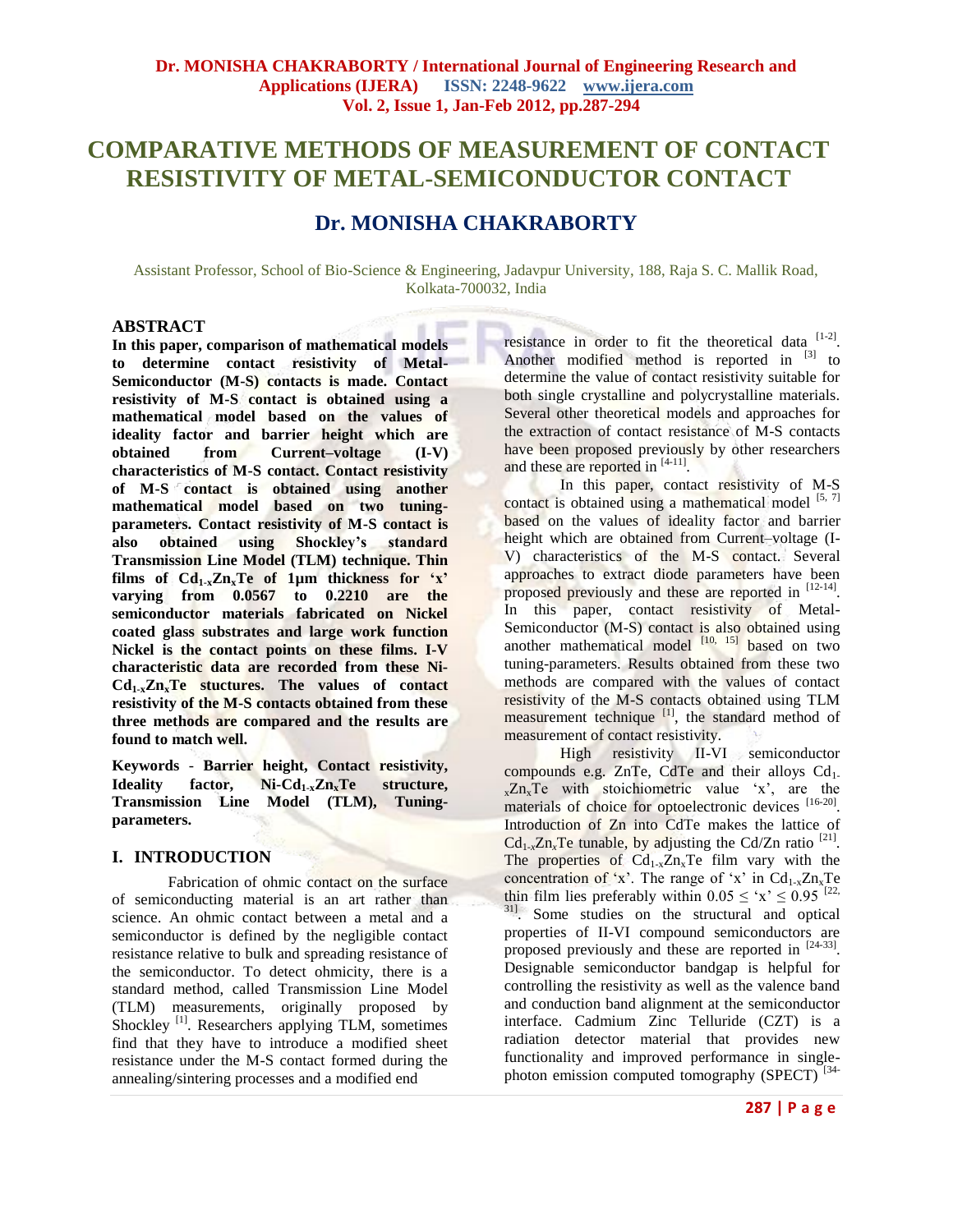35] . CdTe/CZT-based surgery probes have large impact on patient management in surgical oncology. Excellent large-field of view modules have already been realized as reported in <sup>[36]</sup>. But CZT suffers from ohmic contact problems because of its high electron affinity and large work function. Nickel has large work function  $\begin{bmatrix} 37-38 \\ 1 \end{bmatrix}$  and the possibility of Nickel to match with CZT has been reported in  $^{[38]}$ . A group of researchers has reported in  $^{[39]}$  formation of stable ohmic contact to CdTe thin films. Some other methods of forming low resistance contacts on p-CdTe are reported in  $[40-42]$ . In the present work, Cd<sub>1</sub>.  $_{x}Zn_{x}Te$  thin films of 1µm thickness for 'x' varying from 0.0567 to 0.2210 are chosen as the semiconducting materials and Nickel is chosen as the top and bottom contacts for these fabricated films.

In this work, proper methods are adopted to fabricate  $Cd_1$ ,  $Zn$ , Te thin films of 1um thickness and these are discussed in section II of this paper. The mathematical calculation for obtaining 'x' is discussed in section III of this paper. TLM measurements to determine contact resistivity of M-S contact is discussed in section IV of this paper. The mathematical model  $\left[5, 7\right]$  to obtain contact resistivity of M-S contact based on the values of ideality factor and barrier height which are obtained from Current– voltage (I-V) characteristics of the M-S contact is discussed in section V of this paper. The mathematical model based on tuning-parameters [10, <sup>15]</sup> to obtain contact resistivity of M-S contact is discussed in section VI of this paper. Results obtained from these three methods for the fabricated  $Ni\text{-}Cd<sub>1-x</sub>Zn<sub>x</sub>Te$  structures are discussed in section VII of this paper. The significance of the results of this work is discussed in section VIII of this paper. The work is concluded in section IX of this paper.

#### **II. MATERIALS AND METHODS**

In this work, physical deposition method is adopted to fabricate six large area  $Cd<sub>1-x</sub>Zn<sub>x</sub>Te$  thin films of 1µm thickness. Surface cleaning of the substrate has predominant effect on the growth of the film on it. Thus prior to deposition, glass substrates are carefully cleaned. Commercially available glass slides of dimensions 23 mm x 37 mm x 1 mm are dipped in chromic acid for 2 hours. These are washed with detergent and finally ultrasonically cleaned with acetone before use.

 In order to design the six different compositions of  $Cd_{1-x}Zn_xTe$  1µm thin films, six different % ratio of the stack layer of ZnTe/CdTe is chosen and these are 20:80, 30:70, 40:60, 50:50,

60:40 and 70:30. For these six ratios of the stack layer of ZnTe/CdTe, six different values of 'x' are obtained. The mathematical detail is discussed with a sample calculation in section III of this paper.

For the film fabrication, 500W RF Sputtering unit has been used. ZnTe and CdTe targets are placed in the target holders of the RF sputtering unit. Ni-coated glass substrates are kept at the bottom of the target holder and temperature to the order of  $100^{\circ}$ C is maintained on the substrates. Argon gas is injected from outside and pressure of the order of  $10^{-2}$ Torr has been maintained. At this pressure, the RF unit is energized and a power of 500W with a frequency of 13.56 MHz is applied between the target and the substrate. On application of this RF power the target gets energized and vapour of the target material produced deposits on the substrate. At the substrate temperature the film gets crystallized and the thickness is dependent on the sputtering time. Both CdTe and ZnTe targets are sputtered sequentially and a stack layer of ZnTe/CdTe is thus obtained. The stack layer is then annealed in vacuum  $(10^{-5}$  Torr) for an hour at 300 $^{\circ}$ C. Both Cadmium and Zinc tried to inter-diffuse among each other to get into a stabilized state. Applications of thermal energy initiate both cadmium and zinc inter-diffusion. However, the stoichiometric ratio of cadmium and zinc is not equal and as a result the film is formed in the form of  $Cd_{1-x}Zn_xTe$ . The value of 'x' decides whether the film is CdTe or ZnTe. Thickness and deposition time for CdTe and ZnTe layers for each composition of  $Cd_{1-x}Zn_xTe$  films of 1µm thickness are tabulated in Table 1.

Circular dots of 2 mm diameter of Nickel are deposited by Vacuum Evaporation technique onto the films. The contacts are then annealed for half an hour in vacuum  $(10^{-5}$  Torr) at  $100^{\circ}$ C. The layered structure of the fabricated film for I-V characteristics studies is shown in Fig. 1.



Fig. 1 Metal-Semiconductor structure for I-V characteristic studies

#### **III. SAMPLE CALCULATION OF 'X'**

In this section, the mathematics to determine 'x' in  $Cd_{1-x}Zn_xTe$  thin film is discussed with a sample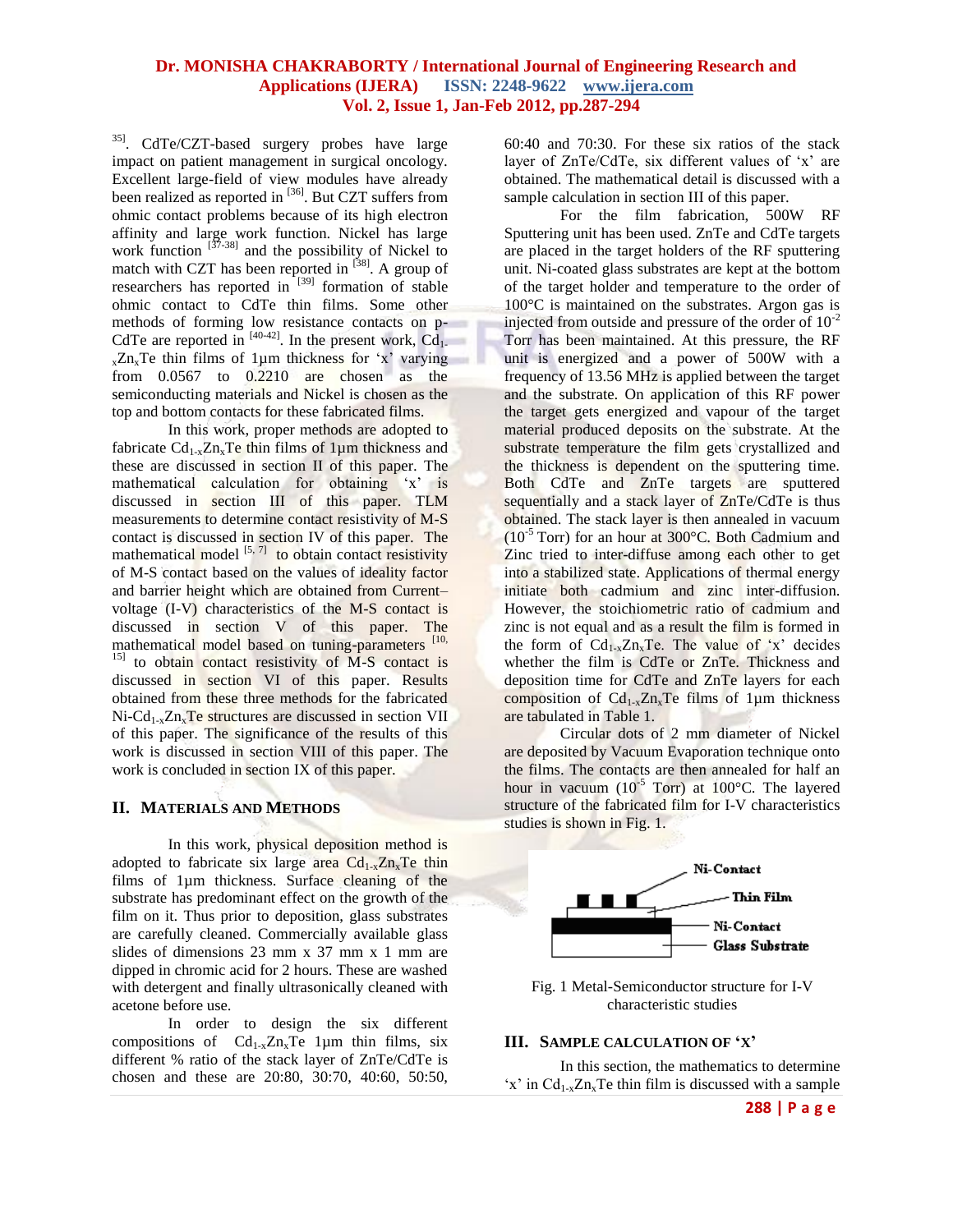calculation. For this purpose, one out of the six samples is considered and this is a 1µm stack of CZT comprised of ZnTe film deposited on CdTe film. Percentage thickness ratio of ZnTe : CdTe layer is 60:40 and this can be expressed as given in Eq. (1.1).

$$
\frac{\% ZnTe}{\% CdTe} = \frac{60}{40} = \frac{n_{ZnTe}}{n_{CdTe}} = \frac{\frac{m_{ZnTe}}{M_{ZnTe}}}{\frac{m_{CdTe}}{M_{CdTe}}} \tag{1.1}
$$

where,

m<sub>ZnTe</sub> and m<sub>CdTe</sub> are the masses of ZnTe and CdTe layers respectively to attain the % ratio ZnTe : CdTe as 60:40.

 $M_{ZnTe}$  and  $M_{CdTe}$  are the molar masses of ZnTe and CdTe respectively and these values are  $M_{ZnTe}$  =193 gms/mol and  $M_{\text{CdTe}} = 240$  gms/mol. On putting these

values, Eq. (1.1) becomes,  
\n
$$
1.5 = \frac{\rho_{ZnTe} T_{ZnTe} A.240}{\rho_{care} T_{care} A.193}
$$
\n(1.2)

where,

'A' is the cross-sectional area of the substrate.  $\rho_{ZnTe}$ and  $\rho_{\text{CdTe}}$  are the density of ZnTe and CdTe layers respectively and these values are  $\rho_{ZnTe} = 6.34$  gms/cc and  $\rho_{\text{CdTe}} = 5.85$  gms/cc.  $T_{\text{ZnTe}}$  and  $T_{\text{CdTe}}$  are the values of thickness of ZnTe and CdTe layers respectively. On putting these values, Eq. (1.2) becomes,

$$
\frac{T_{ZnTe}}{T_{CdTe}} = 1.113022477
$$
\n(1.3)

 $T_{ZnTe} + T_{CdTe} = 1 \mu m$  (1.4) Solution of Eq. (1.3) and Eq. (1.4) gives the values of the thickness of CdTe and ZnTe layers and these are,  $T_{\text{CdTe}} = 473.26 \text{ nm}$  and  $T_{\text{ZnTe}} = 526.74 \text{ nm}.$  (1.5 a) Deposition rates for CdTe and ZnTe targets are 78 nm/min and  $45 \text{ nm/min}$  respectively. (1.5 b) From Eq.  $(1.5 a)$  and Eq.  $(1.5 b)$  the deposition times for CdTe and ZnTe layers for this sample are obtained and these values are  $t_{\text{CdTe}} = 6$  mins 4 sec and  $t_{ZnTe} = 11$  mins 42 sec respectively. (1.5 c) So, mass of ZnTe layer,  $m_{ZnTe} = 3339.53.A.10^{-7}$  gms and mass of CdTe layer,  $m_{\text{CdTe}} = 2768.57 \cdot \text{A} \cdot 10^{-7} \text{ gms}.$ Molar mass of Zinc,  $M_{Zn} = 65.38$  gms/mol.

So,  $1139.29 \text{A} \cdot 10^{-7}$  gms of zinc is present in 3339.53.A.10<sup>-7</sup> gms of ZnTe.

 $\ddot{\phantom{a}}$ Fraction of zinc in this CZT matrix<br>  $\frac{1139.29 \cdot A \cdot 10^{-7}}{256.229 \cdot 250 \cdot 110^{-7}} = 0.1865$  (1.6)

$$
=\frac{1139.29.A.10^{-7}}{(2768.57+3339.53).A.10^{-7}}=0.1865
$$
 (1.6)

Similarly, for other % ratios of ZnTe : CdTe layers considered in this study, the values of 'x' are calculated and these results are tabulated in Table 1.

## **IV. MEASUREMENT OF CONTACT RESISTIVITY**

Measurement of contact resistivity of M-S contact using TLM model is shown in Fig. 2.



Fig. 2 Method for measuring contact resistivity

The total resistance  $R_t$  is given in Eq. (1.7)  $R_t = R_c + R_b + R_c$  (1.7) Where, Rc is contact resistance and Rb is bulk

resistance

Eq.  $(1.7)$  can be written as given in Eq.  $(1.8)$ 

$$
R_t = 2\frac{\rho_c}{A_{eff}} + \rho_b \frac{l}{A_b}
$$
 (1.8)

with  $\rho_c$  as contact resistivity and  $\rho_b$  as bulk resistivity,

Aeff is cross-sectional area of contact= 2 4  $\pi \frac{d^2}{dx^2}$ , d =

2mm = diameter of the metallic contact

 $A_b = t.d$ ,  $t =$  thickness of the semiconductor film

The plot of  $l$  vs  $R_t$  is an equation of a straight line

with  $\frac{\mu_b}{\sigma_b}$ *td*  $\frac{\rho_b}{\rho_a}$  as the slope and  $\frac{\rho_c}{\rho_a}$ *A c*  $\frac{\rho_c}{\rho}$  as intercept. From this

plot the values of  $\rho_c$  and  $\rho_b$  are evaluated.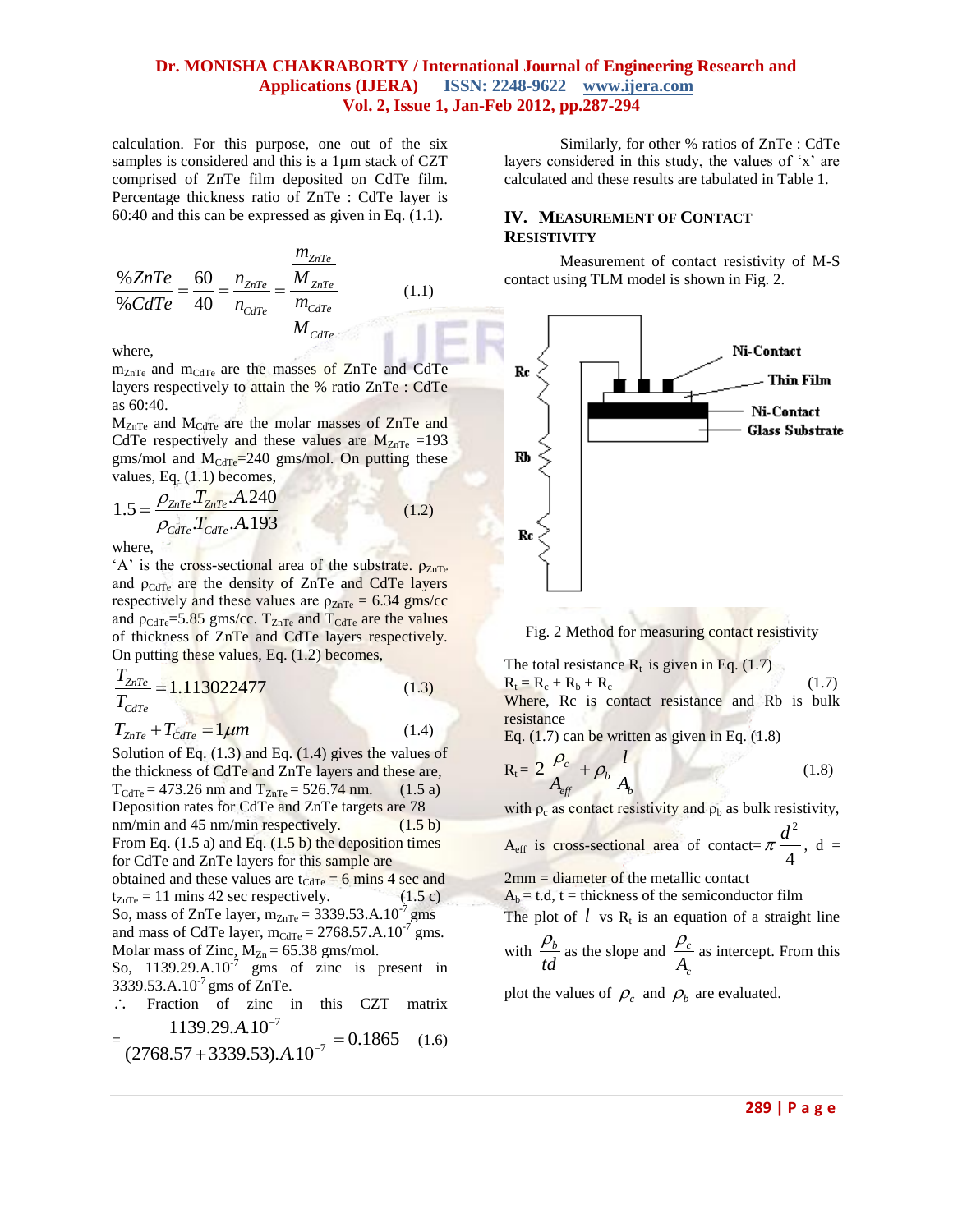#### **V. MATHEMATICAL MODEL-1**

Contact resistivity of M-S contact obtained using the mathematical model  $[5, 7]$ , based on the values of ideality factor and barrier height which is obtained from Current–voltage (I-V) characteristics of the M-S contact is briefly mentioned here.

Contact resistivity ( $\rho_c$ ) is given by,

$$
\rho_c = \left(\frac{dV}{dJ}\right)_{V=0} \tag{1.9}
$$

Normally, the J-V relationship of a rectifying contact is represented by

$$
J = J_0 \left[ \exp(\frac{qV}{nKT}) - 1 \right] \tag{1.10}
$$

with *V* as applied voltage, J*o* as reverse saturation current density,  $A_{\text{eff}}$  as effective area of M-S contact, *n* as ideality factor  $[37]$ , *T* as absolute temperature (300) K),  $K$  as Boltzmann Constant  $^{[37]}$ . Taking only the linear terms, and from Eq.  $(1.9)$  and Eq.  $(1.10)$ ,

$$
\rho_c = \left(\frac{A\text{eff} \cdot n.K.T}{Io.q}\right) \tag{1.11}
$$

Considering that the conduction has taken place at the metal-semiconductor interface due to thermionic emission phenomenon then,

emission phenomenon then,  
\n
$$
I_0 = Aeff.A^*T^2.\exp\left(-\frac{q\phi_b}{kT}\right)
$$
\n(1.12)

with  $\phi_b$  as potential barrier at the metalsemiconductor interface and *A \** as Richardson's constant=  $1.20173*10^6$ Am<sup>-2</sup>K<sup>-2</sup>. From Eq. (1.11) and Eq. (1.12),

$$
\rho_c = \left(\frac{K \cdot \exp\left(\frac{q\phi_b}{kT}\right)}{q.A.T}\right)
$$
\nWhere,

\n
$$
A = \left(\frac{A^*}{n}\right),
$$
\n(1.13)

\n(1.14)

 $\rho_c$  is evaluated using Eq.(1.13) where, n and  $\phi_b$  are calculated using the theoretical formulation reported in  $[2]$  and it is briefly mentioned here.

In the equilibrium condition of a metalsemiconductor contact, the total current density (J) becomes,

$$
J = J_0 \left[ \exp\left(\frac{qV_d}{nkT}\right) - 1 \right] \tag{1.15}
$$

Where  $V_d = V - JA_{eff} R_s$  and  $A_{eff} \& R_s$  are the effective contact area and series resistance of the metal-semiconductor contact respectively.

J is the sum of two current components – from the semiconductor to the metal ( $J_{S \to M}$ ) and from the

metal to the semiconductor ( $J_{M\rightarrow S}$ ), where

$$
J_{S \to M} = J_0 \exp\left(\frac{qV_d}{nkT}\right)
$$

and  $J_{M\rightarrow S} = J_0$ 

Here 
$$
J_0 = A * T^2 \exp\left(-\frac{q\phi_b}{kT}\right)
$$
 (1.15a)

At large forward bias ( $V_d > 3kT/q$ ), Eq.(1.15) reduces to,

$$
J = J_0 \left[ \exp\left(\frac{qV_d}{nkT}\right) \right]
$$
 (1.15b)

On substituting the expression for  $V_d$ , Eq. (1.15b) becomes;

$$
V = \frac{n}{\beta} \ln \left( \frac{J}{J_0} \right) + J A_{\text{eff}} R_s \tag{1.16}
$$

Where,  $\beta = \frac{q}{kT}$  $\beta = \frac{q}{\sqrt{q}}$ 

Substitution of  $J_0$  from Eq. (1.15a) in Eq. (1.16) gives,

$$
V = JA_{eff}R_s + n\phi_b + \frac{n}{\beta} \ln\left(\frac{J}{A*T^2}\right) \tag{1.17}
$$

On differentiating V with respect to J, Eq. (1.17) reduces to,

$$
\frac{dV}{dJ} = A_{\text{eff}} R_s + \frac{1}{J} \frac{n}{\beta} \tag{1.18}
$$

The term  $\frac{dv}{dJ} = R_D$  $\frac{dV}{dt} = R_D$ , the dynamic resistance of the barrier.

A plot of  $R_D$  vs *J*  $\frac{1}{2}$  of Eq. (1.18) bears a straight line

with  $A_{eff}$   $R_s$  as the intercept and  $\frac{n}{m}$  as the slope. β

Again Eq. (1.17) can be rewritten as,  
\n
$$
H(V) = JA_{eff} R_s + n\phi_b
$$
\n(1.19)

**290 | P a g e**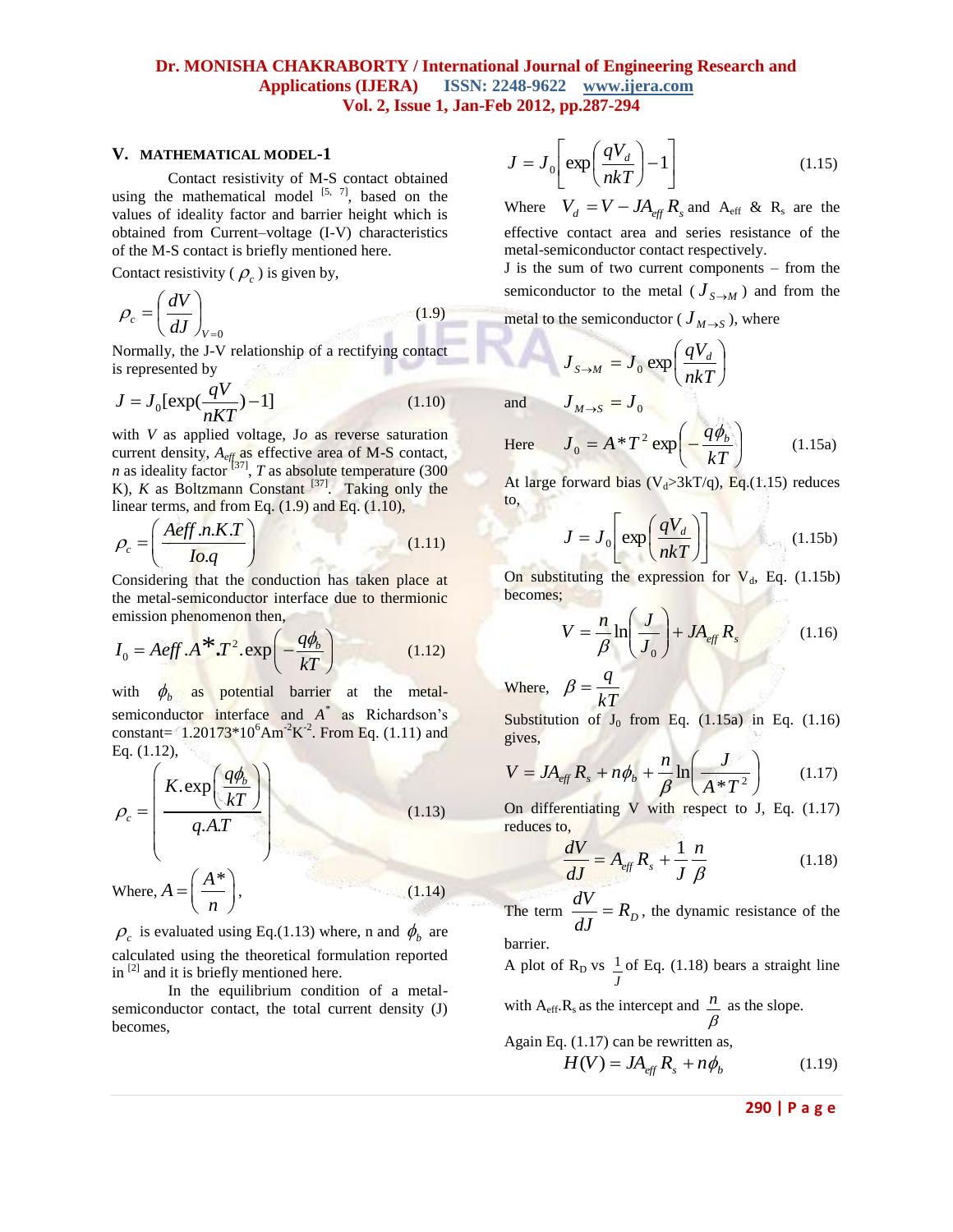Where 
$$
H(V) = V - \frac{n}{\beta} \ln \left( \frac{J}{A * T^2} \right)
$$
 (1.19a)

The values of  $H(V)$  can be evaluated by substituting values of J with corresponding values of V. Again the plot of H(V) vs. J bears a straight line with  $A_{\text{eff}}R_s$  as

the slope and  $n\phi_b$  as intercept. From the above two

plots the values of n and  $\phi_b$  are evaluated.

#### **VI. MATHEMATICAL MODEL-2**

Contact resistivity of M-S contact obtained using the mathematical model  $\begin{bmatrix} 10 & 15 \\ 0 & 15 \end{bmatrix}$ , based on two tuning-parameters is briefly mentioned here. The mathematical model for current in M-S contact is given in Eq. (1.20)

 $I = aV^b$  (1.20)

with '*V'* as applied voltage, '*I'* as current, '*a*' and '*b*' as the tuning-parameters. Measurements are done at room temperature of 27°C. From Eq. (1.20) it is seen that when  $b = 1$ , the contact is ohmic or non-injecting

and  $\frac{1}{1}$ *a* represents resistance, which will be very

small in that case with  $I = J.A_{\text{eff}}$ , with *J* as Current density and *Aeff* as effective area of M-S contact. This implies that the extent of ohmicity of a M-S contact depends on the value of 'b' which is related to 'a'. As 'b' approaches 1, the contact tends to be more ohmic. Eq. (1.20) can be written as,

$$
V = \left(\frac{J.A_{\text{eff}}}{a}\right)^{\frac{1}{b}}
$$
 (1.21)

Therefore,  $\ln(V) = \frac{1}{I} \ln(J) + \frac{1}{I} \ln(\frac{A_{eff}}{I})$  $\frac{1}{b}$ ln(*J*) +  $\frac{1}{b}$ ln( $\frac{eg}{a}$  $=\frac{1}{4}$ ln(*J*) +  $\frac{1}{4}$ ln( $\frac{A_{eff}}{A}$ ) (1.22)

Eq. (1.22) so obtained is the equation of a straight line. The plot of  $ln(V)$  vs  $ln(J)$  gives

$$
\frac{1}{b} \ln(\frac{A_{\text{eff}}}{a})
$$
 as the intercept and  $\frac{1}{b}$  as the slope.

. From the above plot, the values of slope and intercept are obtained and from these, the values of the tuning parameters 'a' and 'b' for the M-S contacts are evaluated.

In general, the formation of electrical contact is defined in terms of contact resistivity  $(\rho_c)$ whose value should be very low in case of an ohmic contact. The expression for  $\rho_c$  is given by,

$$
\rho_c = \left(\frac{dV}{dJ}\right)_{V=0} \tag{1.23}
$$

On differentiating V with respect to J, Eq. (1.22) becomes,

$$
\frac{dV}{dJ} = \frac{V}{b.J} \tag{1.24}
$$

The expression of 'V' from Eq.  $(1.21)$  is put in Eq. (1.24) and this gives Eq. (1.25),

1

$$
\rho_c = \frac{A_{\text{eff}}}{b \cdot I} \left(\frac{I}{a}\right)^{\frac{1}{b}}\Big|_{V=0} \tag{1.25}
$$

Contact resistivity  $\rho_c$  is evaluated using Eq. (1.25).

#### **VII. RESULTS**

 Current-Voltage (I-V) characteristic data are recorded for the six  $Ni - Cd_{1-x}Zn_xTe$  structures for 'x' varying from 0.0567 to 0.2210 using Keithley (Model No. 2440) 5A Source meter at room temperature of 27 $\rm ^oC$ . For mathematical model-1, plots of R<sub>D</sub> vs 1/J are obtained for these  $Ni-Cd_{1-x}Zn_xTe$  structures and the values of ideality factors (n) for these  $Ni-Cd<sub>1</sub>$ . x<sub>z</sub>Zn<sub>x</sub>Te structures are calculated as discussed in section  $V$  of this paper. Plots of  $H(V)$  vs. J are obtained for all these  $Ni-Cd_{1-x}Zn_xTe$  structures and the values of barrier heights  $(\Phi_b)$  for these Ni-Cd<sub>1</sub>. <sup>x</sup>ZnxTe structures are calculated as discussed in section V of this paper. Substituting the values of 'n' and  $\Phi_b$ <sup>'</sup> in Eq. (1.13), contact resistivity of these Ni- $Cd_{1-x}Zn_xTe$  structures are evaluated. The normalized values of ideality factor, barrier height and contact resistivity of these  $Ni-Cd_{1-x}Zn_xTe$  structures obtained using Mathematical Model-1 are tabulated in Table 2. For mathematical model-2, I-V data of these  $Ni-Cd<sub>1</sub>$ .  $_{x}Zn_{x}Te$  structures are put in Eq. (1.22). Plots of ln(V) vs ln(J) are obtained for all the six Ni-Cd<sub>1-x</sub>Zn<sub>x</sub>Te structures and the values of tuning parameters 'a' and 'b' for these samples are calculated as discussed in section VI of this paper. Substituting the values of 'a' and 'b' in Eq. (1.25), contact resistivity of these Ni- $Cd_{1-x}Zn_xTe$  structures are evaluated. The normalized values of tuning-parameters and contact resistivity of these  $Ni\text{-}Cd_{1-x}\text{Zn}_x\text{Te}$  structures obtained using Mathematical Model-2 are tabulated in Table 2. The effective area of these  $Ni-Cd_{1-x}Zn_xTe$  structures is 0.0314 cm<sup>2</sup>. Current-Voltage (I-V) characteristic plot recorded using Keithley-2440, 5A Source meter, for Ni-Cd<sub>1-x</sub>Zn<sub>x</sub>Te structure at 'x' = 0.1865, is shown in Fig. 3 as sample result.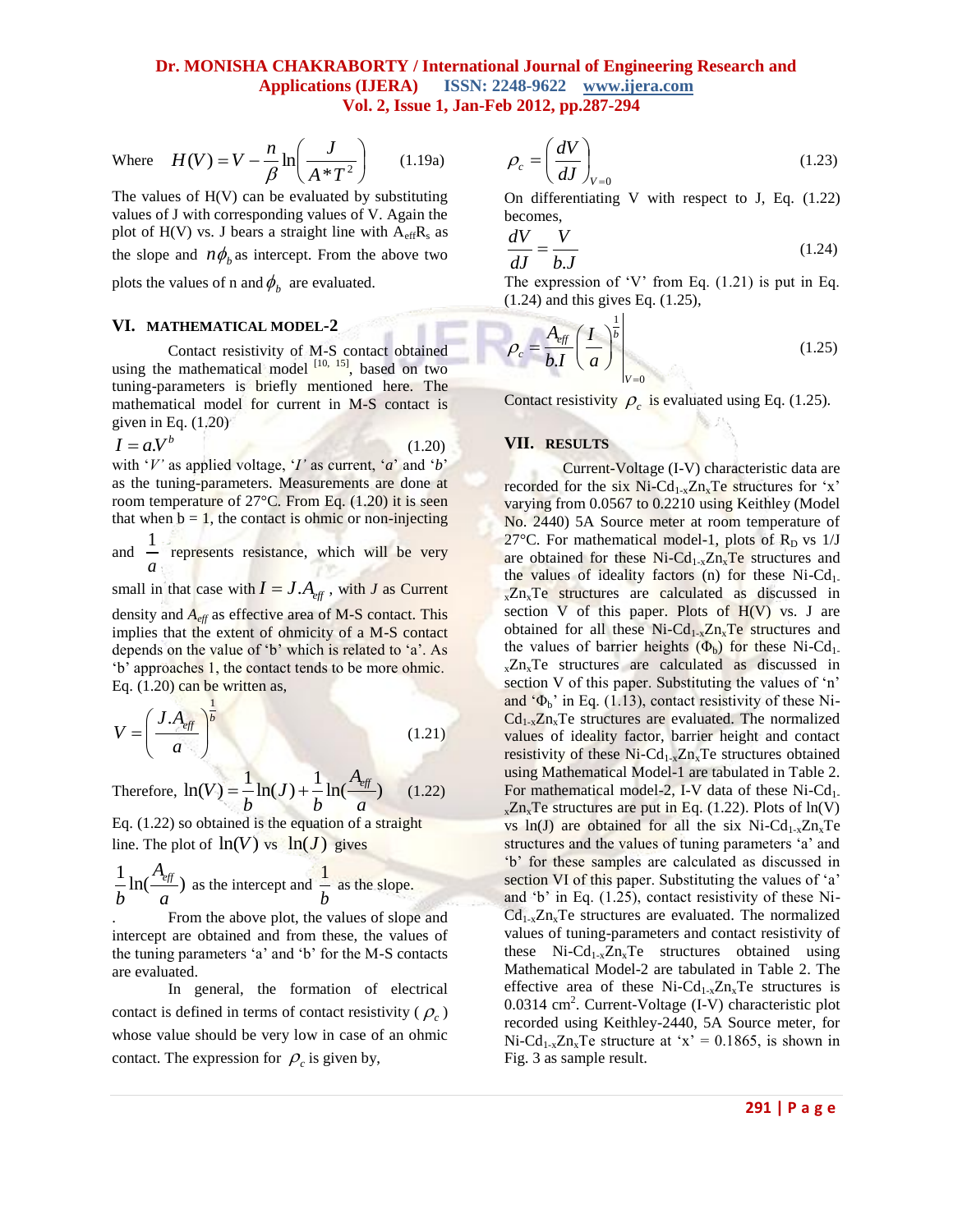



Out of the six compositions, ideality factor for Ni-Cd<sub>1-x</sub>Zn<sub>x</sub>Te structure at 'x' = 0.1182 is found to be maximum and the values of ideality factors for all the six samples are divided by this maximum value and this normalized dataset is tabulated in Table 2. Similarly, out of the six compositions of Ni- $Cd_{1-x}Zn_xTe$  structure, the value of the barrier height is found to be maximum at 'x' =  $0.0870$  and the values of barrier heights for all the six samples are divided by this maximum value and this normalized dataset is tabulated in Table 2. Out of the six compositions, the tuning parameter 'a' for  $Ni-Cd_{1-x}Zn_xTe$  structure at  $x' = 0.1865$  is found to be maximum and the values of the tuning parameter 'a' for all the six samples are divided by this maximum value and this normalized dataset is tabulated in Table 2. Similarly, out of the six compositions, the tuning parameter 'b' for Ni-Cd<sub>1-x</sub>Zn<sub>x</sub>Te structure at 'x' =  $0.0567$  is found to be maximum and the values of the tuning parameter 'b' for all the six samples are divided by this maximum value and this normalized dataset is tabulated in Table 2. The values of contact resistivity obtained using Mathematical Model-1 for all the Ni-Cd<sub>1</sub>.  $_{x}Zn_{x}Te$  structures considered in this work are normalized with respect to the value of contact resistivity obtained using Mathematical Model-1 for Ni-Cd<sub>1-x</sub>Zn<sub>x</sub>Te structure at 'x' = 0.1510. Similarly, the values of contact resistivity obtained using Mathematical Model-2 for all the  $Ni-Cd_{1-x}Zn_xTe$ structures considered in this work are normalized with respect to the value of contact resistivity obtained using Mathematical Model-2 for Ni-Cd<sub>1</sub>.  $_{x}Zn_{x}Te$  structure at 'x' = 0.1510. Similarly, the values of contact resistivity obtained using TLM Model for all the Ni-Cd<sub>1-x</sub>Zn<sub>x</sub>Te structures considered in this work are normalized with respect to the value of contact resistivity obtained using TLM Model for Ni-Cd<sub>1-x</sub>Zn<sub>x</sub>Te structure at 'x' = 0.1510. From the results as quoted in Table 2, it is observed that the results obtained from the three methods are in good

agreement amongst each other.

#### **VIII. DISCUSSIONS**

Results of this paper reveal that Mathematical Model-1 for measurement of contact resistivity of M-S contact based on the values of ideality factor and barrier height, which are obtained from the Current – Voltage (I-V) characteristic data of M-S contact has worked well and it has given results which are in good agreement with the results obtained using standard TLM model for measurement of contact resistivity of M-S contacts. The Mathematical Model-2 for measurement of contact resistivity of M-S contact based on tuning parameters have illuminated some of the novel features in understanding both injecting and noninjecting phenomena in M-S contact. The role of the tuning parameters, 'a' and 'b' in deciding whether a M-S contact is injecting or non-injecting has been discussed in section VI of this paper. Results obtained from Mathematical Model-2 are also found to be in good agreement with the results obtained using standard TLM model for measurement of contact resistivity of M-S contacts. From Table 2, it is evident that ideality factor, barrier height and the two tuning -parameters 'a' and 'b' of M-S contacts are functions 'x'. Results obtained from the three models for the measurement of contact resistivity of M-S contacts, as quoted in Table 2, indicate that the lowest value of contact resistivity is obtained for Ni- $Cd_{1-x}Zn_xTe$  structure at 'x' = 0.1865. Results of this paper also indicate that Mathematical Model-1 and Mathematical model-2, as discussed in section V and section VI of this paper respectively, can be considered as alternative models for measurement of contact resistivity of M-S contacts.

#### **IX. CONCLUSION**

 This study infers that contact resistivity of  $Ni\text{-}Cd<sub>1-x</sub>Zn<sub>x</sub>Te$  structures for 'x' varying from 0.0567 to 0.2210, obtained from the three models considered in this work, are in close agreement amongst each other. The results of the three models confirm that Ni-Cd<sub>1-x</sub>Zn<sub>x</sub>Te structure at 'x' = 0.1865 is the best M-S contact with respect to its lowest value of contact resistivity.

#### **ACKNOWLEDGEMENTS**

 Author is thankful to all the members of Advanced Materials and Solar Photovoltaic Division, School of Energy Studies, Jadavpur University, Kolkata, India for their help and cooperation.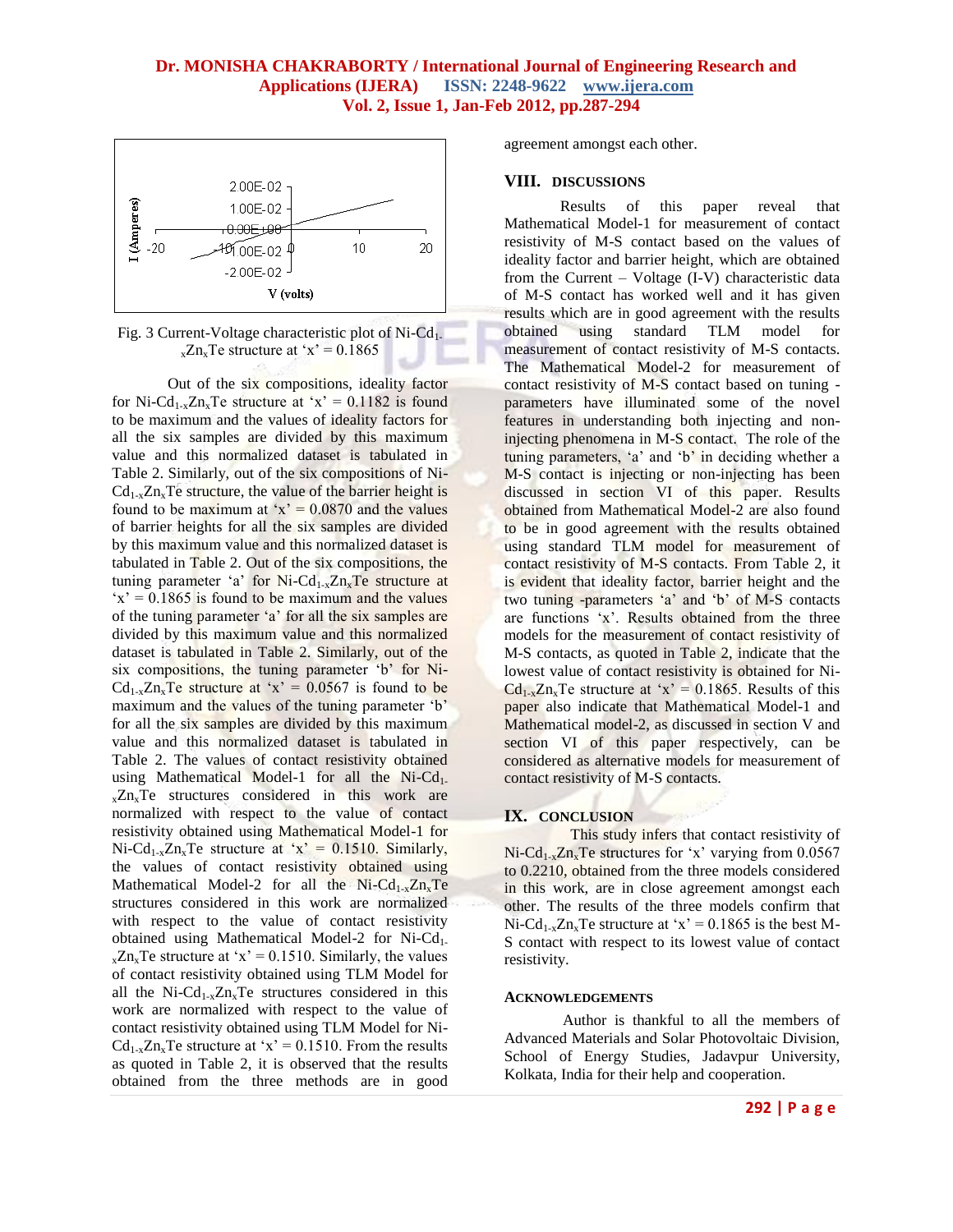| S.No.          | $(%$ (%ZnTe): $(%$ $\&$ CdTe) | Thickness  | <b>Thickness</b>  | Deposition time          | Deposition time                  | Fraction of  |
|----------------|-------------------------------|------------|-------------------|--------------------------|----------------------------------|--------------|
|                |                               | of ZnTe    | of CdTe           | of CdTe layer            | of ZnTe layer                    | Zinc in      |
|                |                               | layer      | layer             |                          |                                  | <b>CZT</b>   |
|                |                               |            |                   | $t_{\text{CdTe}}$        | $t_{ZnTe}$                       | matrix,      |
|                |                               | $T_{ZnTe}$ | $T_{\text{CdTe}}$ |                          |                                  |              |
|                |                               |            |                   |                          |                                  | $\mathbf{x}$ |
|                |                               | (nm)       | (nm)              |                          |                                  |              |
|                |                               |            |                   |                          |                                  |              |
| $\mathbf{1}$   | 20:80                         | 156.48     | 843.52            | $10 \text{ mins}$ 49 sec | 3 mins 29 sec                    | 0.0567       |
|                |                               |            |                   |                          |                                  |              |
| 2              | 30:70                         | 241.29     | 758.71            | 9 mins 44 sec            | $5 \text{ mins } 22 \text{ sec}$ | 0.0870       |
| $\mathcal{E}$  | 40:60                         | 330.97     | 669.03            | 8 mins 35 sec            | $7 \text{ mins } 21 \text{ sec}$ | 0.1182       |
|                |                               |            |                   |                          |                                  |              |
| $\overline{4}$ | 50:50                         | 425.95     | 574.05            | 7 mins 22 sec            | 9 mins 28 sec                    | 0.1510       |
|                |                               |            |                   |                          |                                  |              |
| 5              | 60:40                         | 526.74     | 473.26            | 6 mins 4 sec             | 11 mins 42 sec                   | 0.1865       |
|                |                               |            |                   |                          |                                  |              |
| 6              | 70:30                         | 633.88     | 366.12            | 4 mins 42 sec            | $14 \text{ mins} 5 \text{ sec}$  | 0.2210       |
|                |                               |            |                   |                          |                                  |              |

## Table 1 Thickness and Deposition Times of ZnTe and CdTe layers in 1µm CZT Films

Table 2: Normalized values of ideality factor, barrier height, tuning-parameters and contact resistivity of Ni-Cd<sub>1-</sub> <sup>x</sup>ZnxTe structures

| S.<br>No. | Fraction<br>of Zinc<br>in CZT<br>matrix | Ideality<br>factor | <b>Barrier</b><br>height | Tuning<br>Parameter<br>$\alpha$ | Tuning<br>Parameter<br>$\Delta$ | Contact<br>Resistivity,<br>(Using<br>Mathematical | Contact<br>Resistivity<br>(Using<br>Mathematical<br>$Model-2)$ | Contact<br>Resistivity<br>(Using<br><b>TLM</b><br>Model) |
|-----------|-----------------------------------------|--------------------|--------------------------|---------------------------------|---------------------------------|---------------------------------------------------|----------------------------------------------------------------|----------------------------------------------------------|
|           | $({}^{\prime}X^{\prime})$               |                    |                          |                                 |                                 | $Model-1)$                                        |                                                                |                                                          |
| 1         | 0.0567                                  | 0.3106             | 0.9582                   | 0.1290                          | 1.0000                          | 0.3744                                            | 0.2936                                                         | 0.3513                                                   |
| 2         | 0.0870                                  | 0.1309             | 1                        | 0.2504                          | 0.4725                          | 0.4309                                            | 0.4860                                                         | 0.4142                                                   |
| 3         | 0.1182                                  | 1.0000             | 0.8923                   | 0.3178                          | 0.5314                          | 0.2472                                            | 0.3490                                                         | 0.3700                                                   |
| 4         | 0.1510                                  | 0.6578             | 0.9679                   | 0.1044                          | 0.6637                          | 1.0000                                            | 1.0000                                                         | 1.0000                                                   |
| 5         | 0.1865                                  | 0.3778             | 0.9164                   | 1.0000                          | 0.3894                          | 0.1667                                            | 0.1874                                                         | 0.1887                                                   |
| 6         | 0.2210                                  | 0.1706             | 1                        | 0.2589                          | 0.4477                          | 0.5617                                            | 0.5805                                                         | 0.5391                                                   |